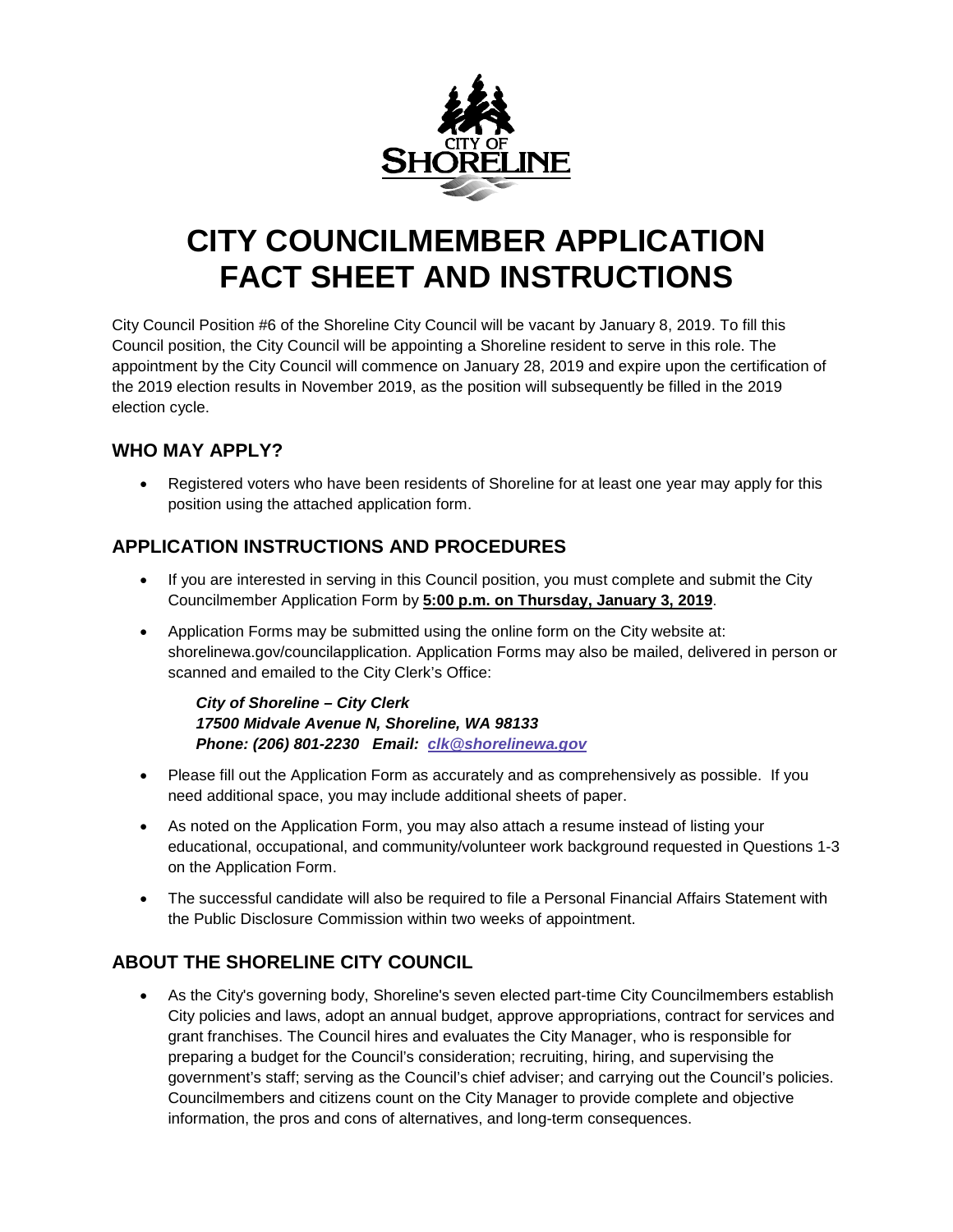- City Councilmembers serve staggered four-year terms; roughly half the Council is up for election every two years. All Councilmembers are "at-large", meaning that they serve the City as a whole as opposed to a specific district in the City.
- The City Council chooses a Mayor and Deputy Mayor from among its members at the first meeting of the new year following an election. The Mayor presides at Council meetings and represents the City at ceremonial functions and inter-governmental meetings. The Deputy Mayor presides in the Mayor's absence.
- Most City Council meetings are held on Monday evenings at 7:00 p.m. Occasionally special meetings are scheduled as needed. The City Council typically takes a two week break in the summer and in December. There are no Council meetings on Mondays that are legal holidays.
- The City Council also usually holds Dinner Meetings twice a month on the  $2^{nd}$  and  $4^{th}$  Mondays from 5:45 to 6:45 p.m. prior to the regular Council meeting.
- Councilmembers may also serve on regional committees and attend workshops and conferences. Upcoming workshops and conferences include the Association of Washington Cities (AWC) City Action Days in Olympia, WA - February 13 and 14, 2019; the City Council Strategic Planning Workshop - March 1 and 2, 2019 (*required*); and the National League of Cities (NLC) Congressional City Conference in Washington, DC - March 10 - 13, 2019.
- Serving on the Shoreline City Council is a part-time position. The position includes salary and benefits, which are as follows:
	- Salary of \$1,000 per month (or \$12,000 per year).
	- Medical or retirement benefits equal to sixty percent (60%) of minimum premiums for enrollment of a city employee, spouse and one child in Association of Washington Cities (AWC) medical, dental and vision plans. Any amount not used for medical benefits may be used for retirement benefits by contribution to a 457 plan adopted by the City. To qualify for medical benefits, at least four Councilmembers need to enroll in the AWC Plan – five Councilmembers for dental and vision.

### **CITY COUNCIL APPLICATION REVIEW AND APPOINTMENT PROCESS**

- The City Council will evaluate the qualifications of candidates in Executive Session at the January 7, 2019 Council meeting at Shoreline City Hall. The Council will then identify Council candidate(s) to move forward for interview in an open session at this Council meeting.
- Following the selection of Council candidate(s) to interview, the City Council will conduct candidate interviews during the January 28, 2019 Council meeting, which is open to the public. Candidate(s) selected for interview will be asked to answer questions posed by each Councilmember during the interview process. Following a candidate's interview, each candidate will then be allowed two minutes for closing comments. Comments and responses about other applicants will not be allowed.
- The Council will then recess into Executive Session to evaluate the qualifications of all candidate(s) interviewed. Nominations, voting and selection of a candidate to fill the vacancy will be conducted in open session at this same January 28, 2019 Council meeting. Following this selection, the new Councilmember is scheduled to be sworn in and seated on the City Council.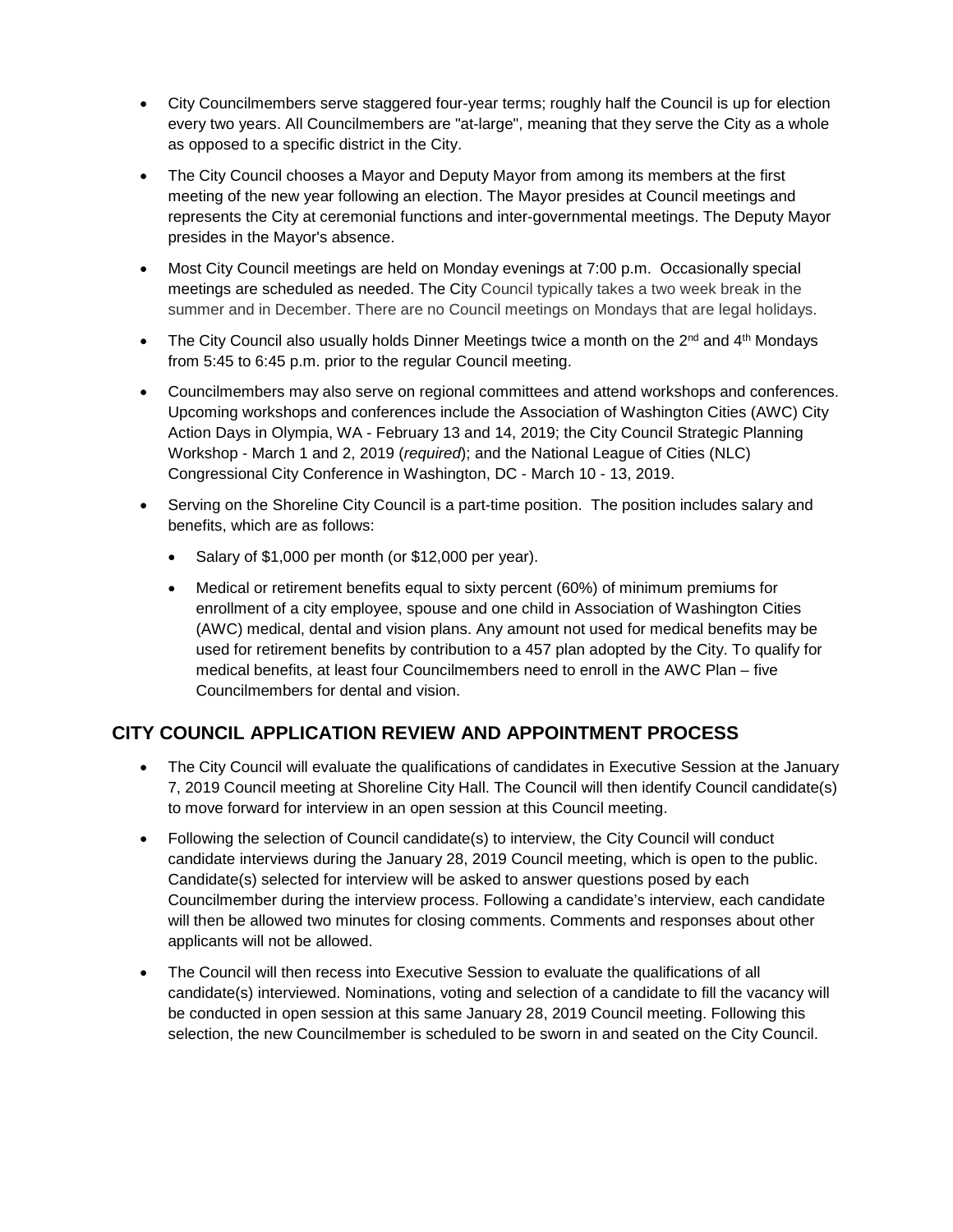

# **CITY COUNCILMEMBER APPLICATION**

**Application is due by 5:00 p.m., January 3, 2019** 

**Name** \_\_\_\_\_\_\_\_\_\_\_\_\_\_\_\_\_\_\_\_\_\_\_\_\_\_\_\_\_\_\_\_\_\_\_\_\_\_\_\_\_\_\_

**Are you a registered voter?\_\_\_\_\_\_\_\_\_** 

**Are you a resident of the City of Shoreline?**\_\_\_\_\_\_\_

**Length of residence in Shoreline?**\_\_\_\_\_\_\_\_\_\_

1. List your educational background (or attach resume).

2. Please state your occupational background, beginning with your current occupation and employer (or attach resume).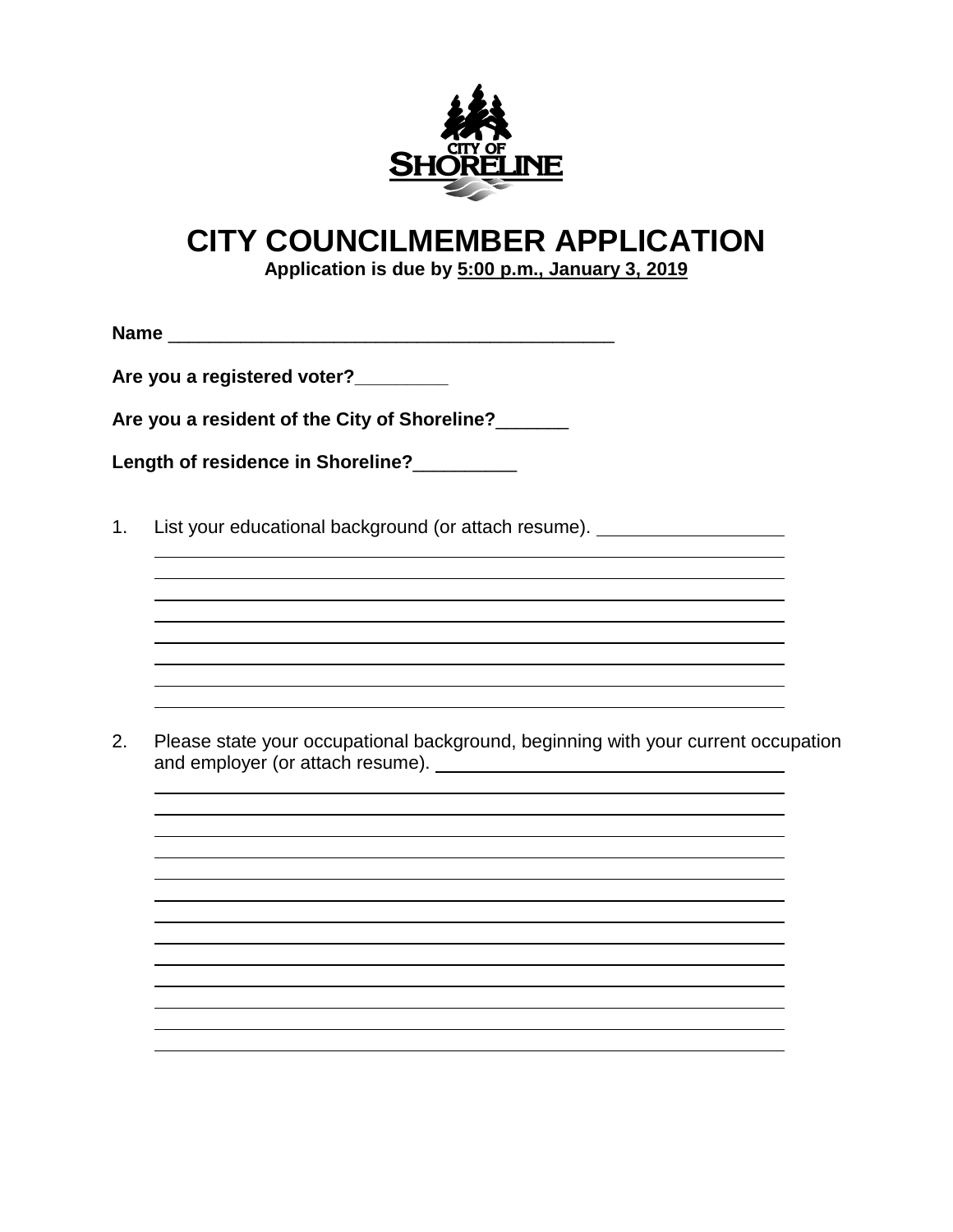3. Describe your community activities and volunteer work (or attach resume).

\_\_\_\_\_\_\_\_\_\_\_\_\_\_\_\_\_\_\_\_\_\_\_\_\_\_\_\_\_\_\_\_\_\_\_\_\_\_\_\_\_\_\_\_\_\_\_\_\_\_\_\_\_\_\_\_\_\_\_\_\_

the control of the control of the control of the control of the control of the control of the control of the control of the control of the control of the control of the control of the control of the control of the control

4. Describe your special qualifications applicable to City Council.

5. Why do you want to serve on the Shoreline City Council?

6. Specify any activities that might create a conflict of interest if you should be appointed to the City Council.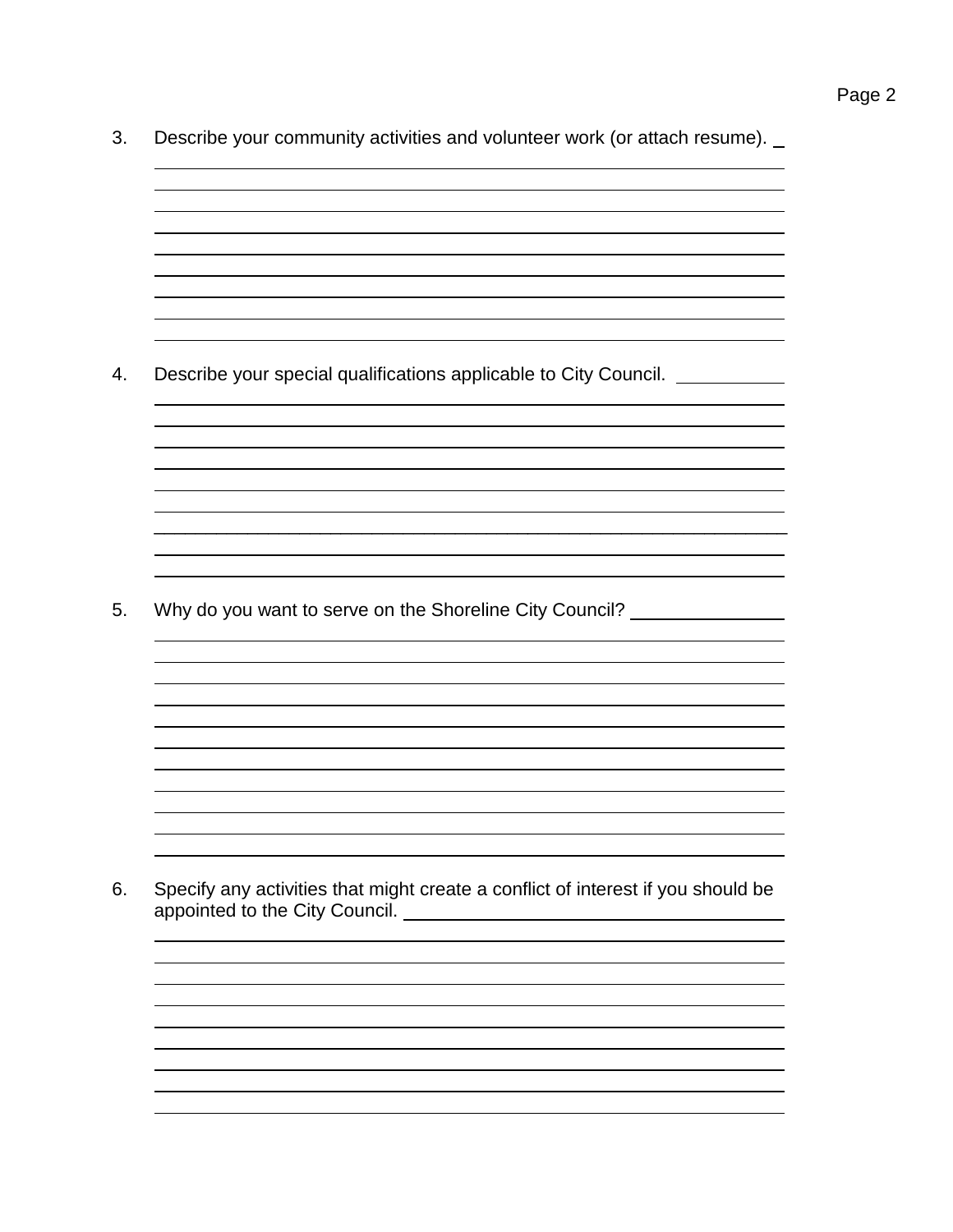7. Briefly explain what you believe are the most important issues facing the Shoreline community at this time and the role the City Council can play in addressing each issue.

**I declare under penalty of perjury under the laws of the State of Washington that the information provide herein is true and correct.** 

**\_\_\_\_\_\_\_\_\_\_\_\_\_\_\_\_\_\_\_\_\_\_\_\_\_\_\_\_\_\_\_\_\_\_\_\_\_\_\_\_\_\_ \_\_\_\_\_\_\_\_\_\_\_\_\_\_\_\_\_\_\_\_**